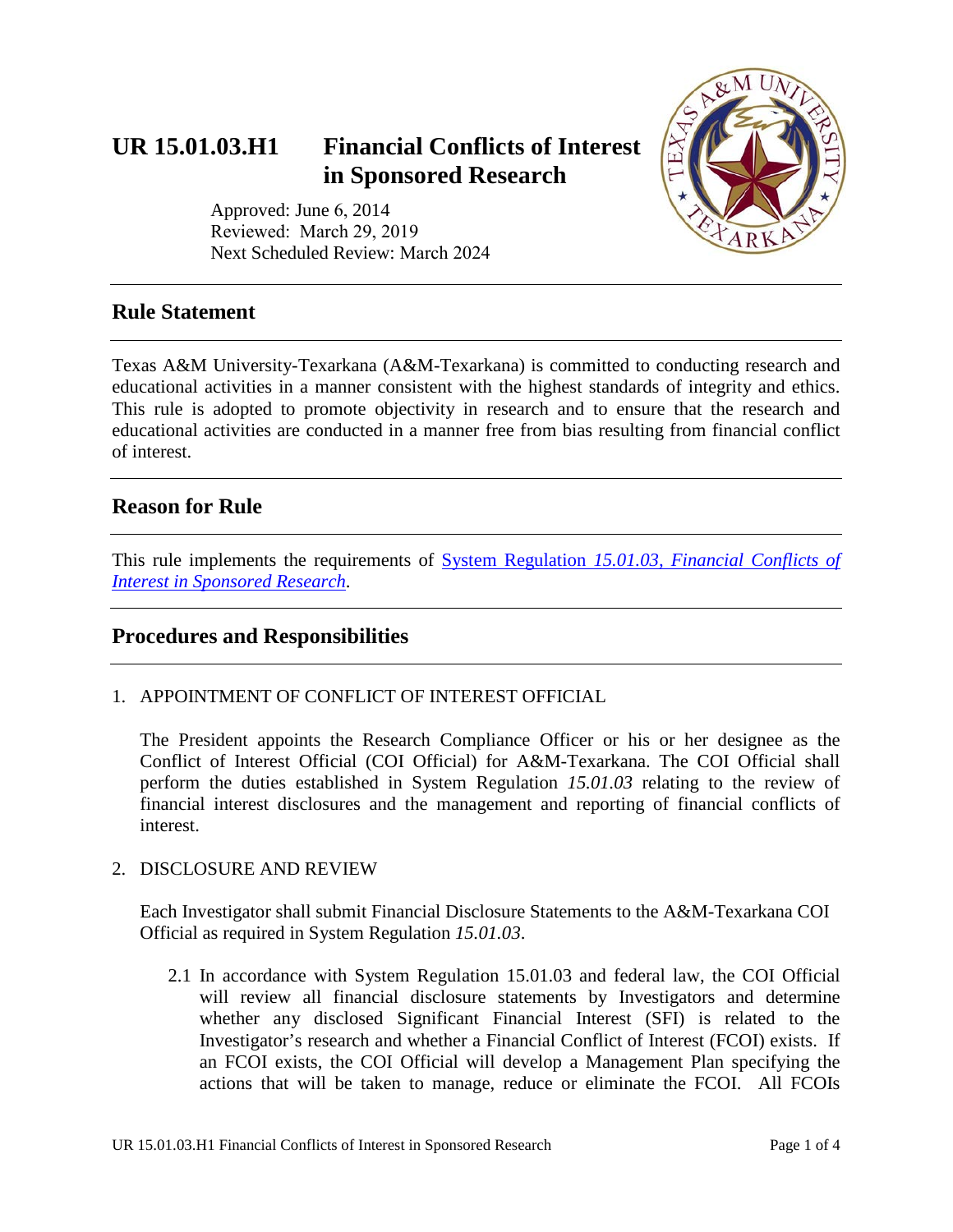identified by the COI Official will be satisfactorily managed, reduced or eliminated prior to the expenditure of any sponsored research funds.

2.2 In accordance with System Regulation *15.01.03*, the COI Official may appoint a Conflict of Interest Review Committee (CIRC) to assist in the determination of whether an FCOI exists. If the COI Official appoints a CIRC, the CIRC must be composed of Investigators representing a cross-section of disciplines and at least one research administrator. The COI Official and/or CIRC may involve the Investigator to assist in determining whether an SFI is related to the Investigator's Research or Research Activities. The System Ethics and Compliance Officer and/or the Office of General Counsel may be consulted as appropriate.

#### 3. MONITORING

Each Investigator conducting Research under a Management Plan shall comply fully and promptly with the Plan. The COI Official shall be responsible for conducting periodic reviews of Financial Disclosure Statements and Management Plans to determine individual and institutional compliance. The COI Official shall report instances of noncompliance as required in System Regulation *15.01.03* and federal law.

#### 4. TRAINING AND CERTIFICATION

Investigators shall complete training as required in System Regulation *15.01.03*. In addition, each Investigator shall annually certify that the Investigator is aware of and has read System Regulation *15.01.03* and this rule and is aware of the Investigator's responsibilities regarding disclosure of SFIs and applicable federal regulations.

#### 5. PUBLIC ACCESSIBILITY

- 5.1 The COI Official shall ensure that this rule is available through a publicly accessible website.
- 5.2 Public Health Service (PHS)-funded Research

If the COI Official determines that a Financial Conflict of Interest exists that is related to PHS-funded research, the COI Official shall coordinate with the Public Information Officer to make the following information available in writing to any requestor within five business days after receipt of a request, so long as the Investigator still holds the SFI:

- (a) The name of the Investigator;
- (b) The title and role of the Investigator in relation to the affected research;
- (c) The name of the entity in which the SFI is held;
- (d) A description of the SFI that was determined to be an FCOI; and
- (e) The approximate dollar value of the SFI. If the dollar value cannot be determined by reference to publicly available prices or another reasonable method, the system member shall include a statement to that effect. Dollar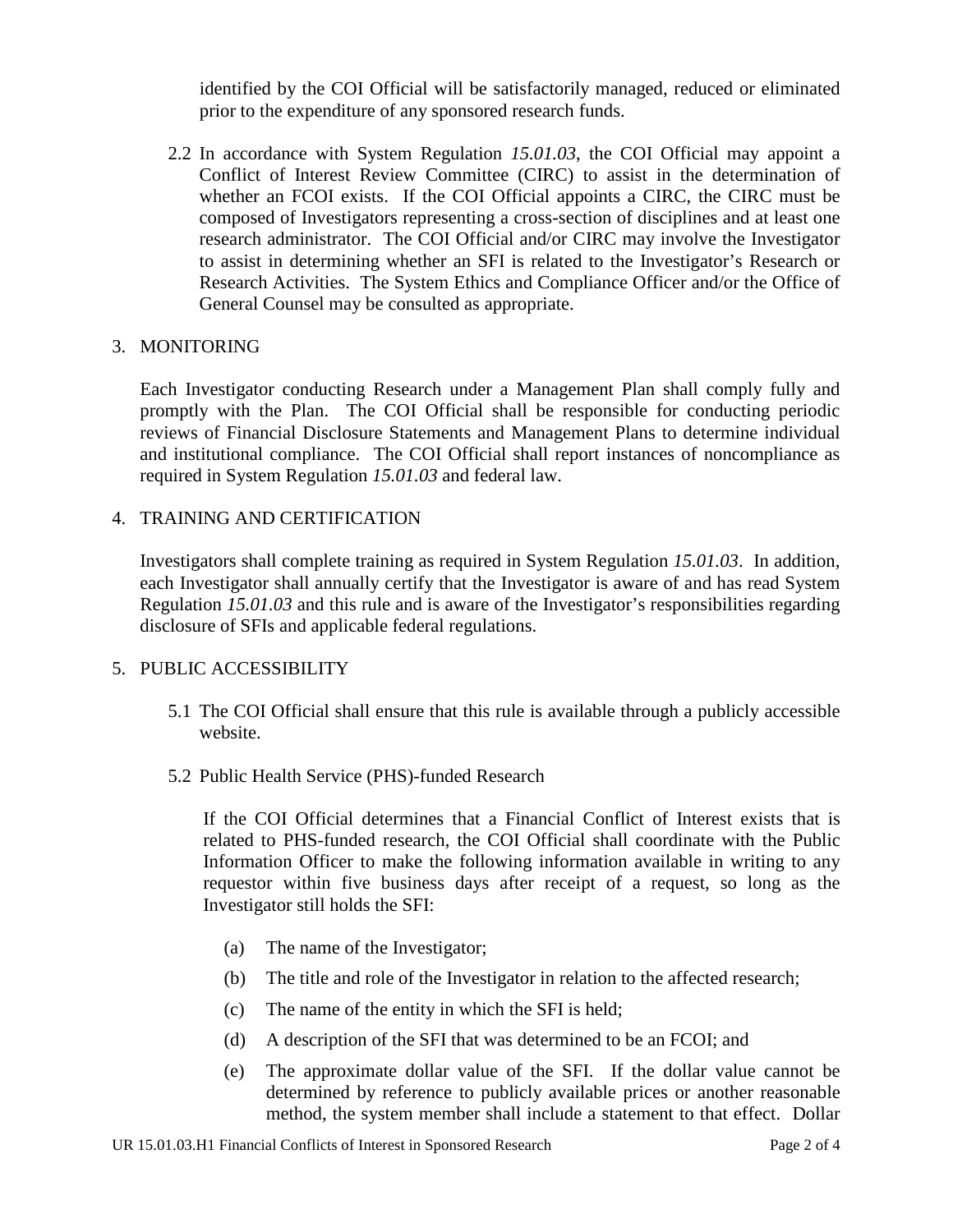values may be provided within ranges, e.g., \$0-\$4,999; \$5,000-\$10,000; \$10,000-\$20,000; \$20,000-\$50,000; \$50,000-\$100,000. Amounts over \$100,000 may be stated in increments of \$50,000.

5.3 Non-PHS-funded Research

For all public information requests related to non-PHS funded research, the COI Official shall coordinate with the Public Information Officer to ensure that responses to requests comply with Texas Government Code, Chapter 552.

#### 6. OTHER CONSIDERATIONS

In addition to the issues addressed in System Regulation *15.01.03* and this rule, there may be other ethical considerations that are separate and distinct from conflict of interest questions, including but not limited to those relating to external employment and conflict of commitment. The primary responsibility of employees of A&M - Texarkana is the accomplishment of the duties and responsibilities assigned to the employee's position of appointment. External consulting or other outside employment should not interfere with those duties and responsibilities as set forth in system policies and related regulations.

### **Related Statutes, Policies, or Requirements**

[42 C.F.R. Part 50, Subpart F](https://www.ecfr.gov/cgi-bin/text-idx?rgn=div5&node=42:1.0.1.4.23)

45 C.F.R. §§ [74.53\(b\),](https://www.govinfo.gov/content/pkg/CFR-1999-title45-vol1/pdf/CFR-1999-title45-vol1-sec74-53.pdf) [92.42\(b\)](https://www.ecfr.gov/cgi-bin/text-idx?tpl=/ecfrbrowse/Title45/45cfr92_main_02.tpl) and [Part 94](https://www.ecfr.gov/cgi-bin/text-idx?tpl=/ecfrbrowse/Title45/45cfr94_main_02.tpl)

[21 C.F.R. Parts 54, 312, 314, 320, 601, 807 and 812](https://www.accessdata.fda.gov/scripts/cdrh/cfdocs/cfCFR/CFRSearch.cfm)

[Texas Government Code, Ch. 552](http://www.statutes.legis.state.tx.us/Docs/GV/htm/GV.552.htm)

[National Science Foundation Grant Policy Manual, Chapter V, §510, eff. July 1, 2005](https://www.nsf.gov/publications/pub_summ.jsp?ods_key=gpm)

*Supplements:* 

System Policy *15.01*, *[Research Agreements](http://policies.tamus.edu/15-01.pdf)* System Regulation *15.01.03*, *[Financial Conflicts of Interest in Sponsored Research](http://policies.tamus.edu/15-01-03.pdf)*

*Cross reference:*

[System Policy](http://policies.tamus.edu/07-01.pdf) *07.01, Ethics* System Policy *31.05, [External Employment and Expert Witness](http://policies.tamus.edu/31-05.pdf)* System Regulation *31.05.01, [Faculty Consulting, External Employment and Conflicts of Interest](http://policies.tamus.edu/31-05-01.pdf)* System Regulation *31.05.02, [External Employment](http://policies.tamus.edu/31-05-02.pdf)*

### **Definitions**